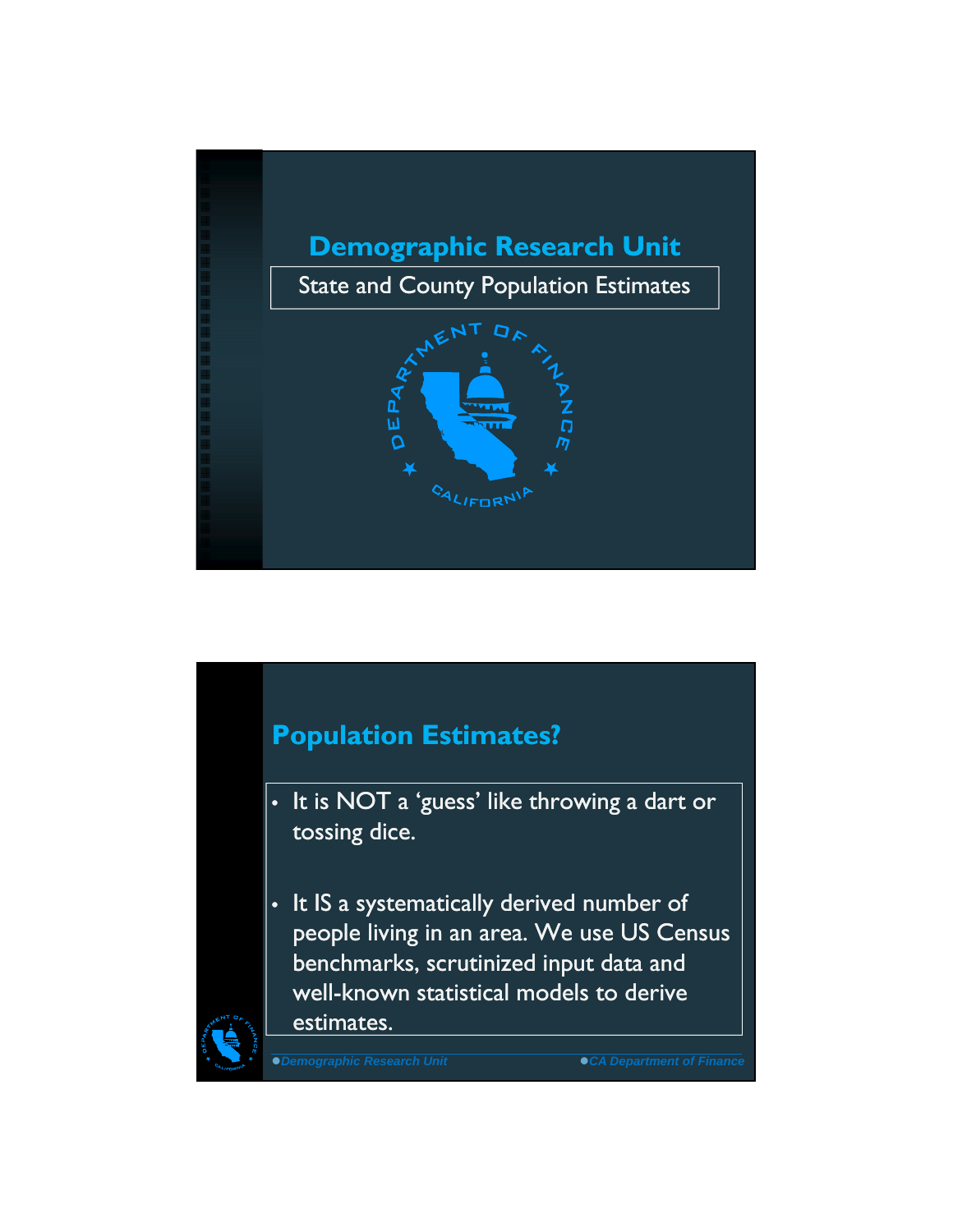

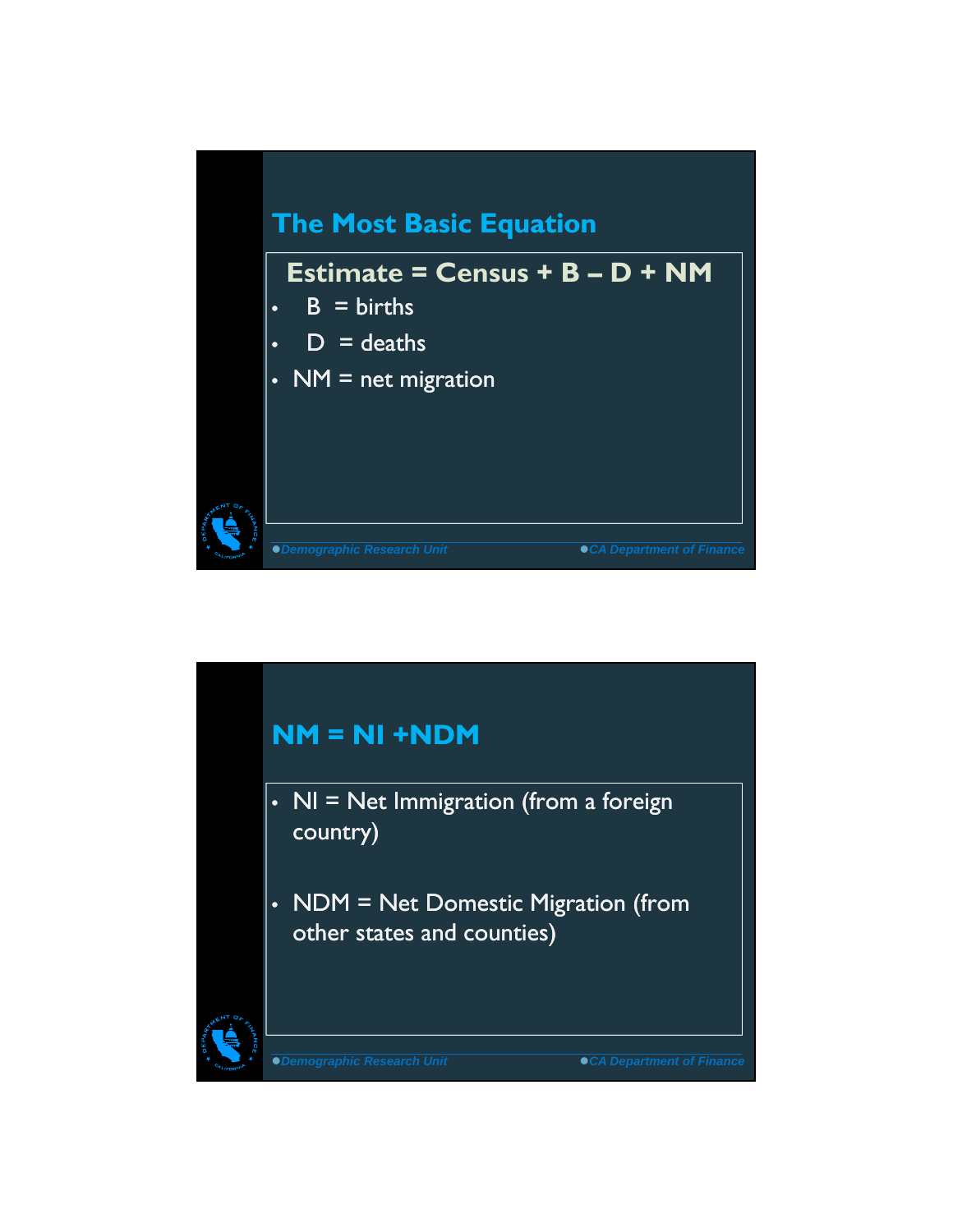

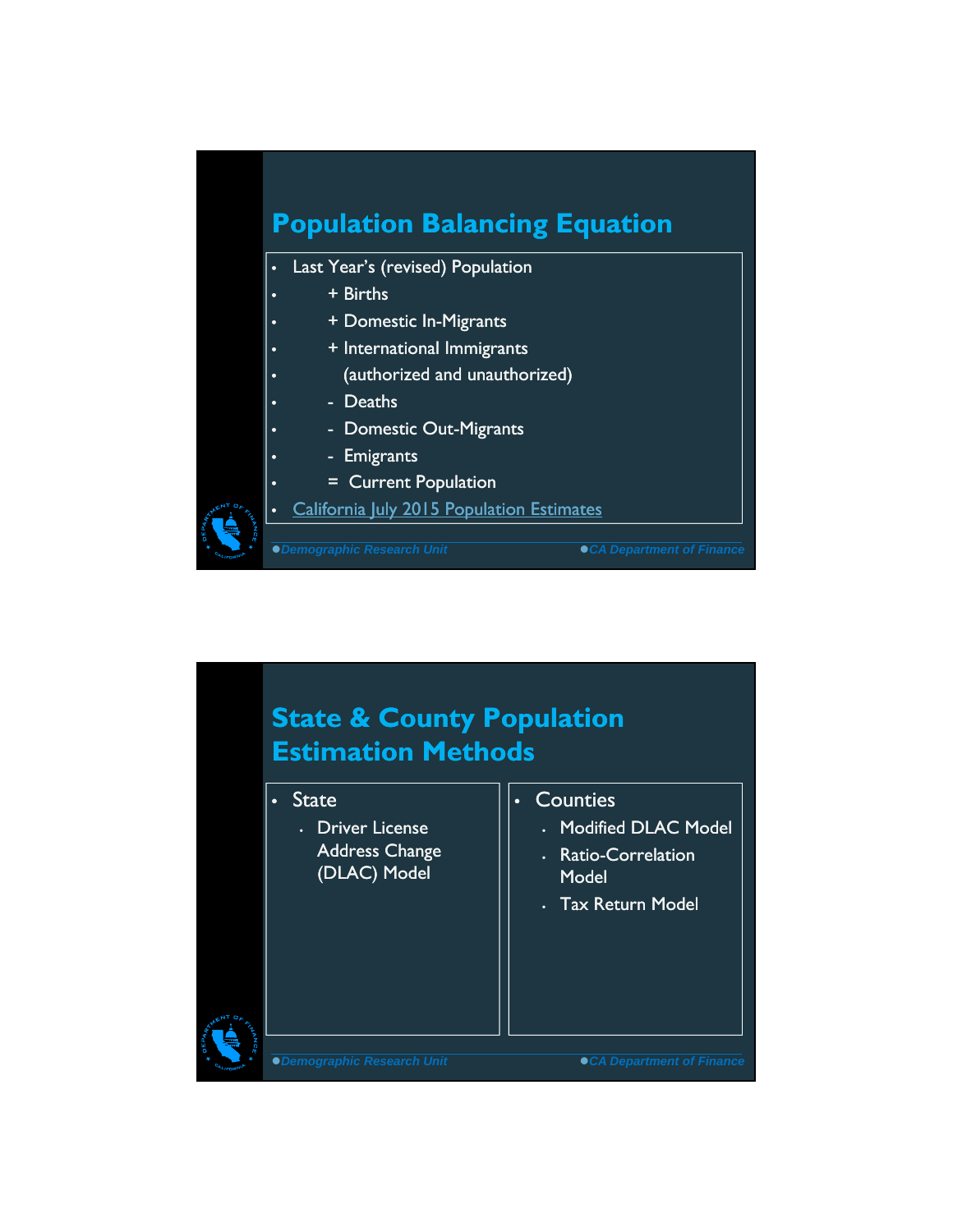

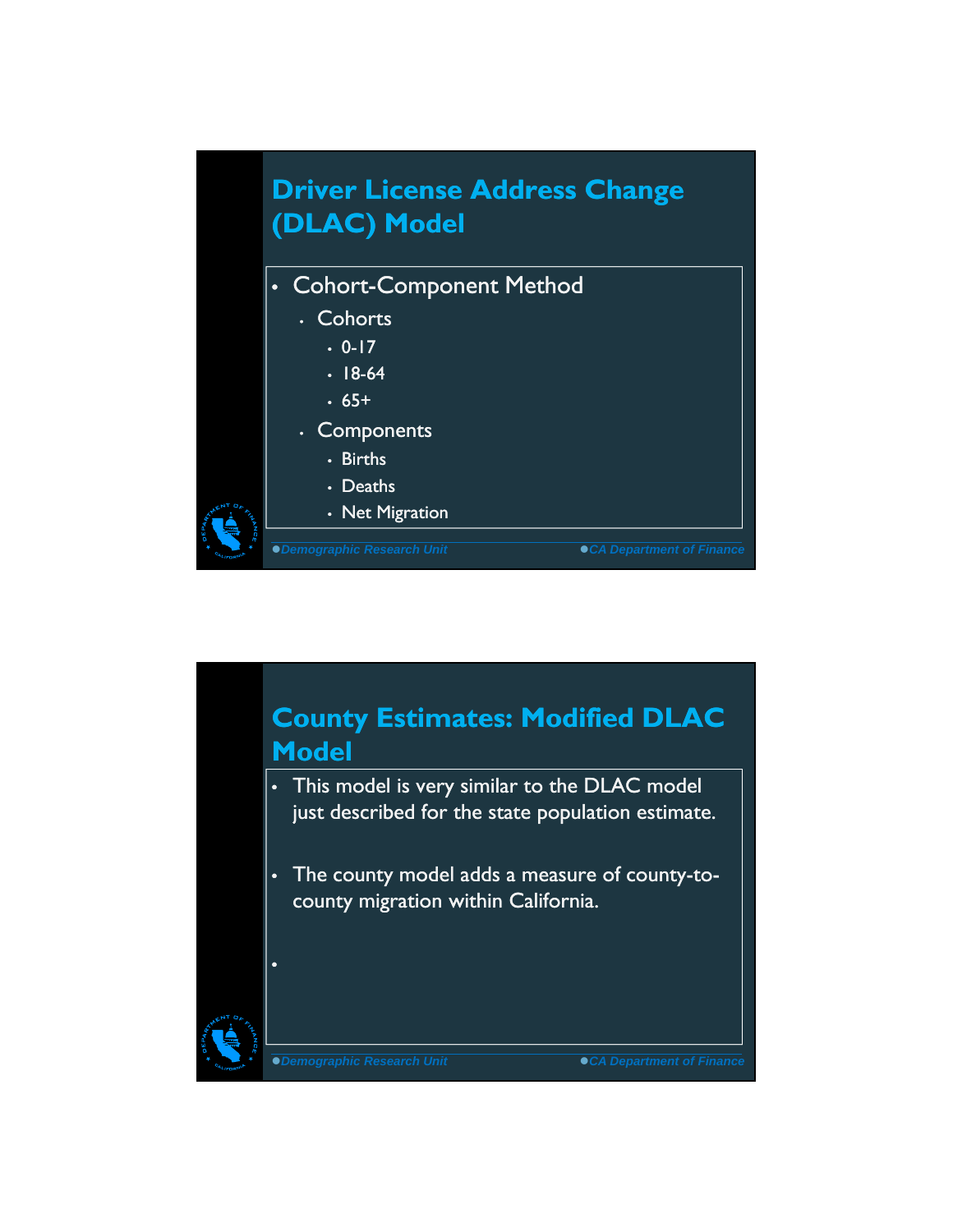

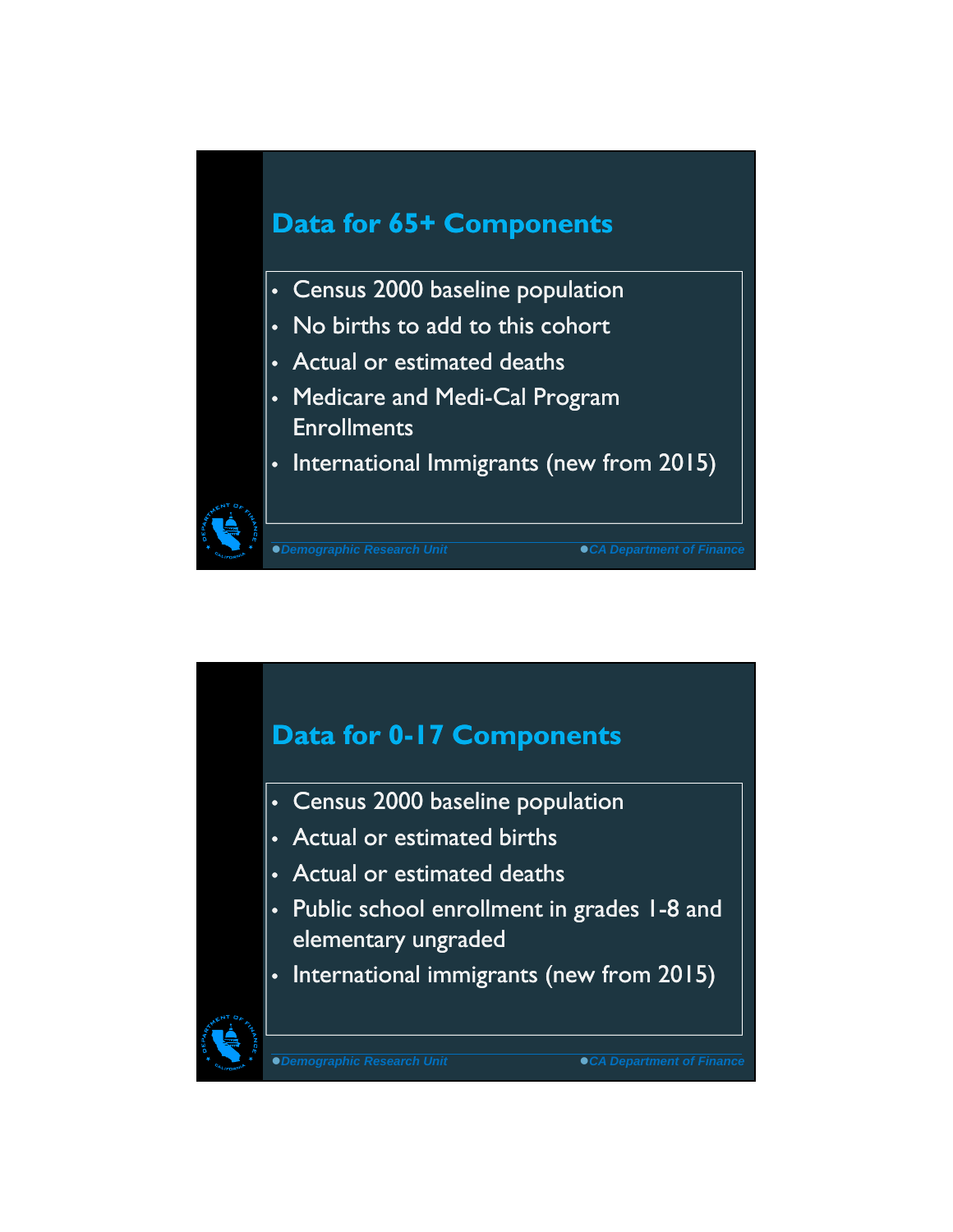#### **Data for 18-64 Components**

- Census 2000 baseline population
- No births to add to this cohort
- Actual or estimated deaths
- Driver license address change data
- Internal Revenue Service matched tax returns
- Immigration (legal, unauthorized, emigration)
- Group quarters population data



**Demographic Research Unit CA Department of Finance** 

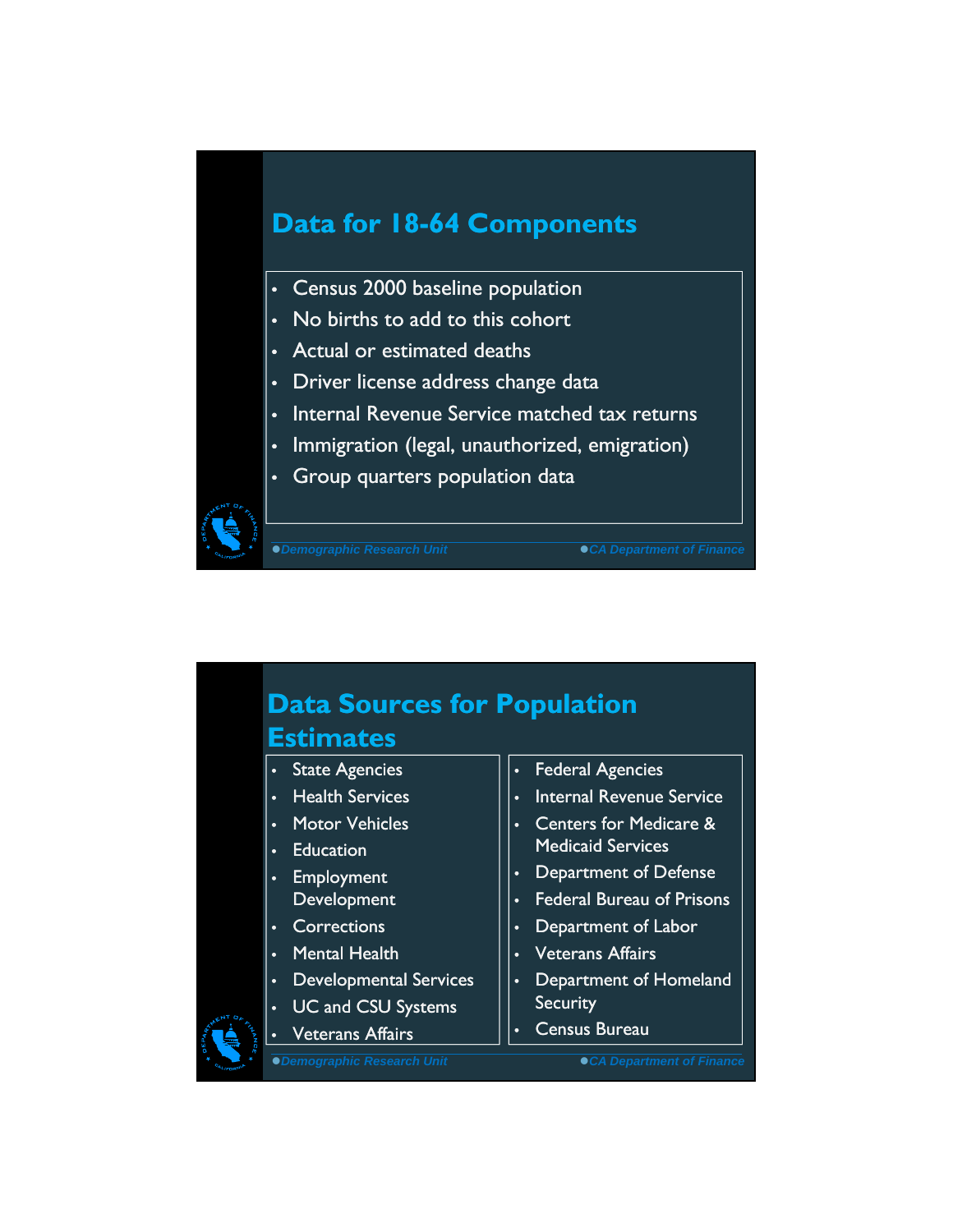### **International Immigration Data**

- International immigration data are from Department of Homeland Security (DHS).
	- Lawful permanent residents (I-485 application) data from Office of Immigration Statistics (OIS).
	- International student visa data from Immigration and Custom enforcement (ICE).



• Before 2015 July data: estimate of international immigrants only based on I-485 application data.

*Demographic Research Unit CA Department of Finance*

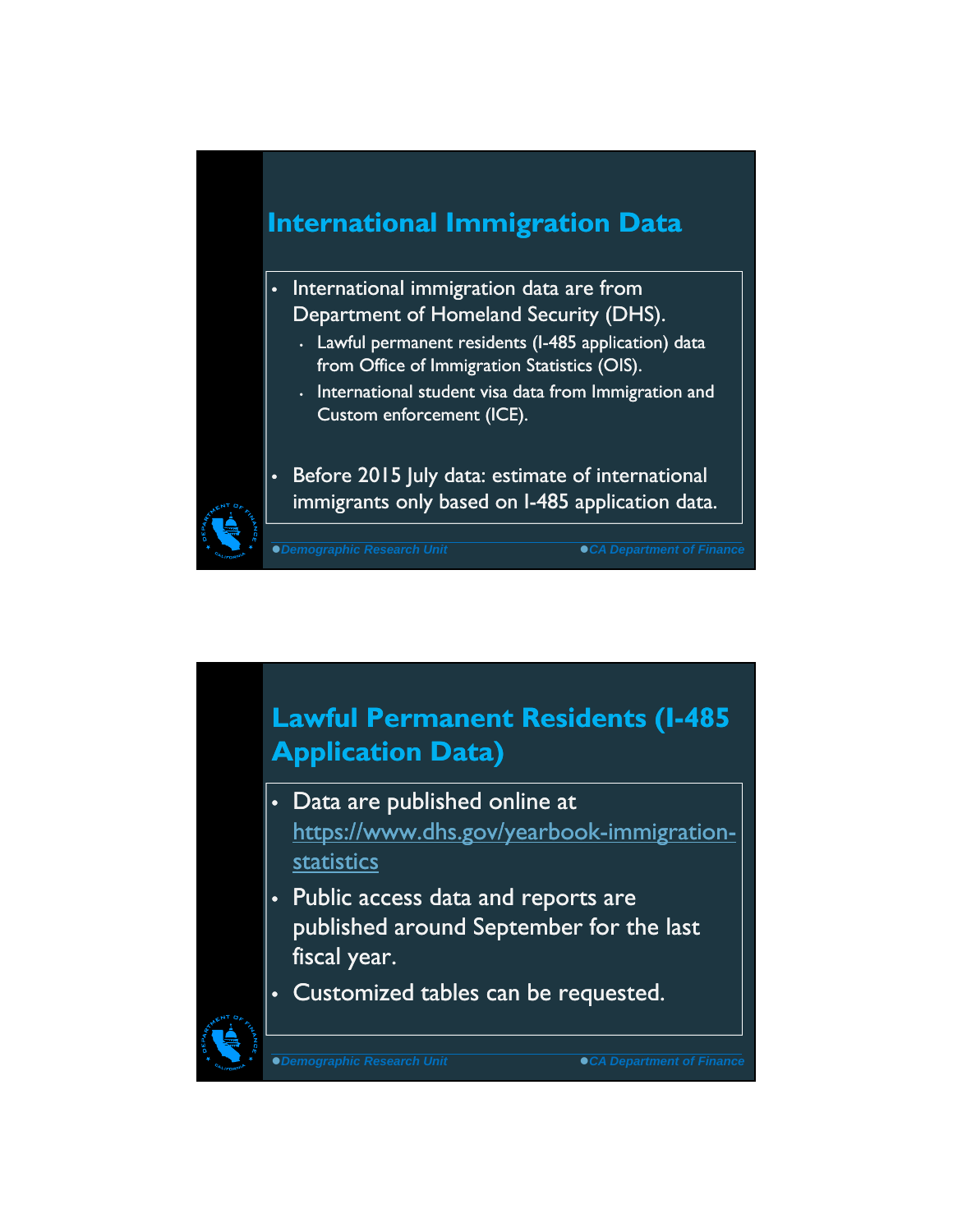

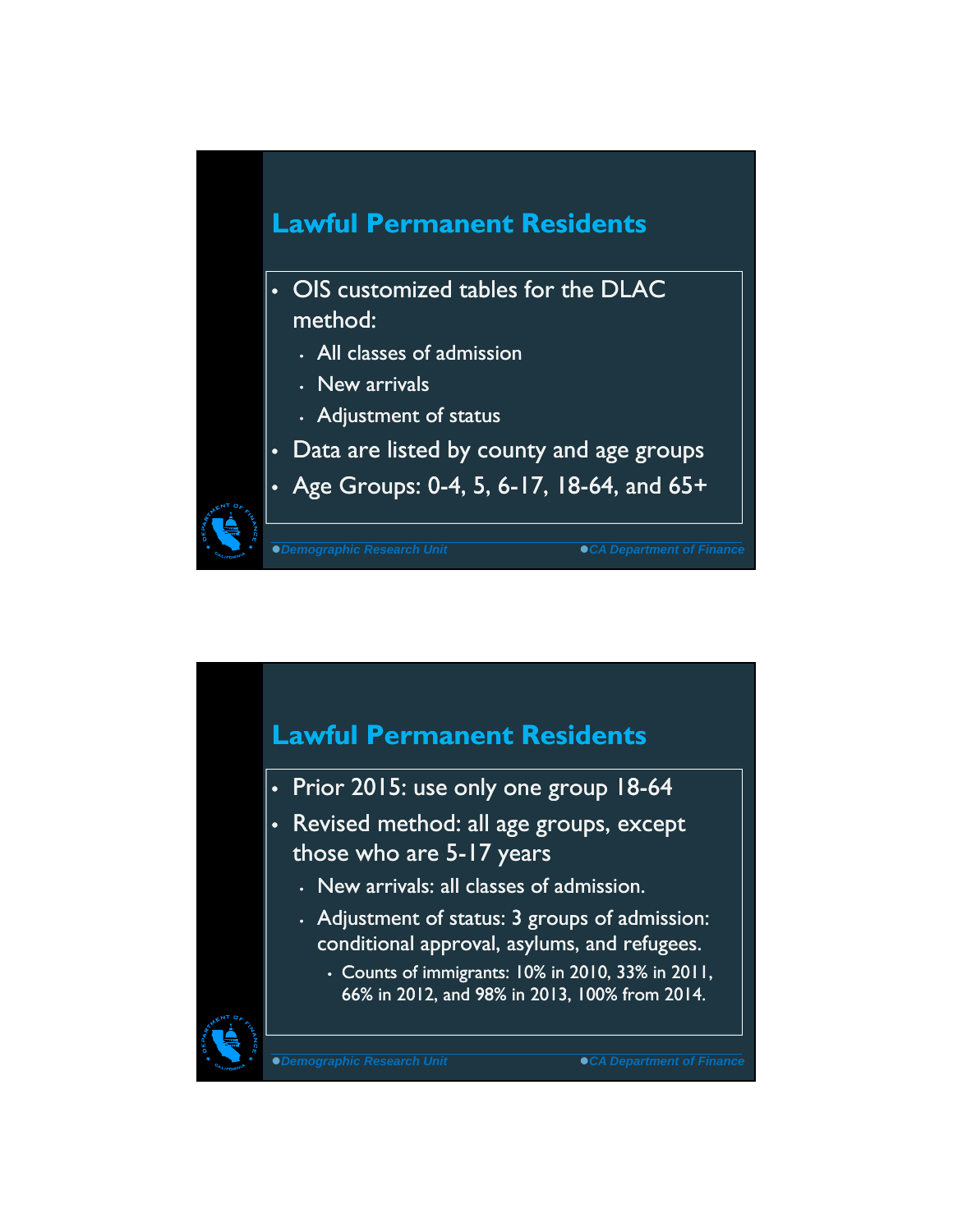#### **Student Visa Data**

- Raw data from ICE: student's status, type of visa, program start date, program end date, status change date, 1<sup>st</sup> active date in CA school, citizenship, educational level, school name, and school type.
- Visa type: J-1 (exchange scholars) and F-1 (self funding)

*Demographic Research Unit CA Department of Finance*